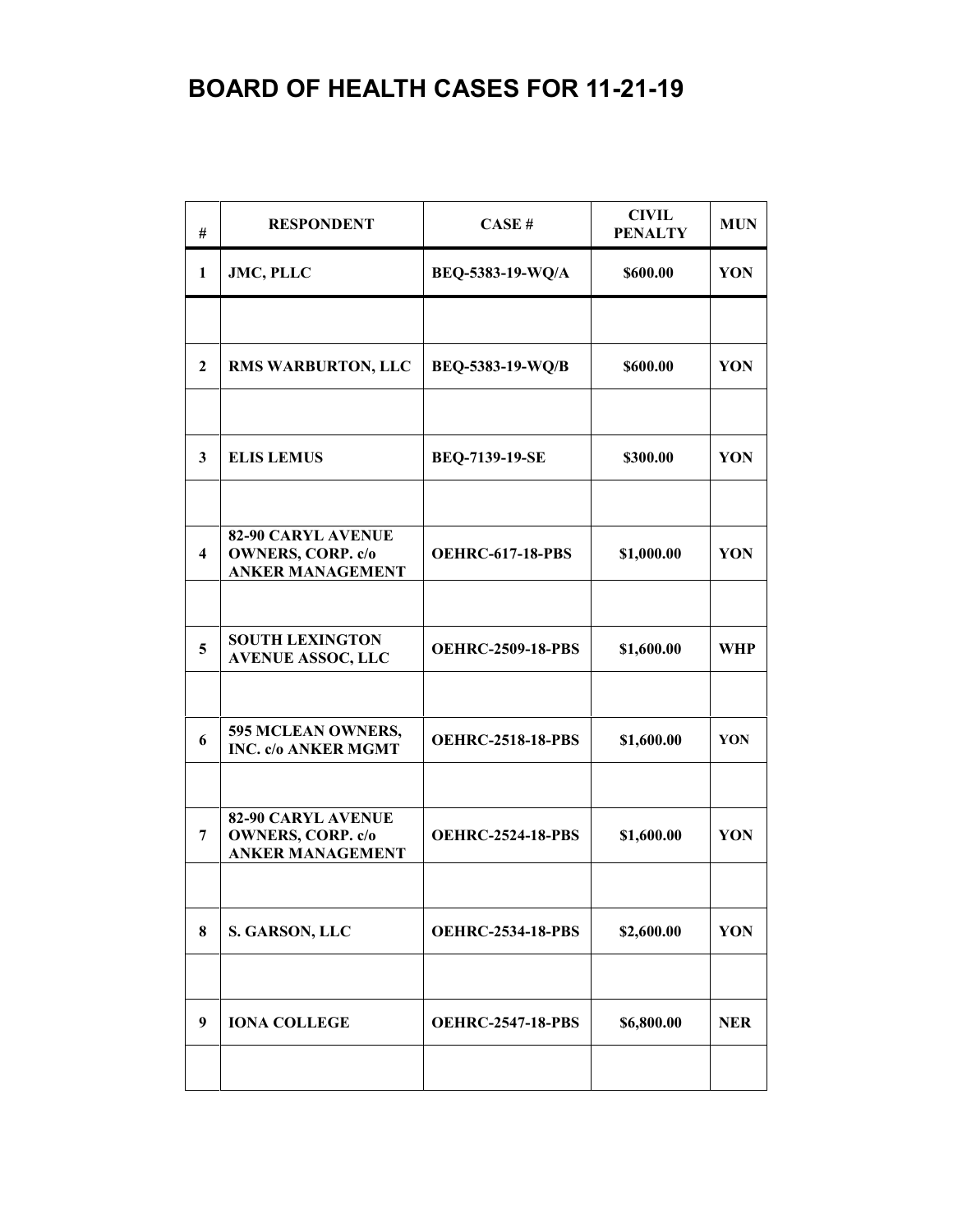| #  | <b>RESPONDENT</b>                                                                                | CASE#                   | <b>CIVIL</b><br><b>PENALTY</b> | <b>MUN</b> |
|----|--------------------------------------------------------------------------------------------------|-------------------------|--------------------------------|------------|
| 10 | 110 COLUMBUS<br><b>AVENUE, CORP</b>                                                              | <b>OEHRC-407-19-PBS</b> | \$3,000.00                     | <b>VAL</b> |
|    |                                                                                                  |                         |                                |            |
| 11 | AMEC CONSTRUCTION,<br><b>LLC</b>                                                                 | <b>OEHRC-408-19-PBS</b> | \$2,250.00                     | <b>NOC</b> |
|    |                                                                                                  |                         |                                |            |
| 12 | <b>ANTONIO CHOUSA</b>                                                                            | <b>OEHRC-413-19-PBS</b> | \$10,000.00                    | YON        |
|    |                                                                                                  |                         |                                |            |
| 13 | RMC 555 WPR, LLC                                                                                 | <b>OEHRC-602-19-PBS</b> | \$3,000.00                     | <b>TTN</b> |
|    |                                                                                                  |                         |                                |            |
| 14 | <b>AOUN, INC/SHELL</b>                                                                           | PHP-041-18-ATUPA        | \$1,050.00                     | <b>IRV</b> |
|    | <b>CROSS RIVER DEMON</b>                                                                         |                         |                                |            |
| 15 | <b>SHELL SERVICE/SHELL</b>                                                                       | <b>PHP-095-18-ATUPA</b> | \$3,100.00                     | <b>CRV</b> |
|    | <b>SANFORD DELI &amp;</b>                                                                        |                         |                                |            |
| 16 | <b>GROCERY, INC</b><br><b>SANFORD DELI &amp;</b><br><b>GROCERY</b>                               | <b>PHP-147-18-ATUPA</b> | \$2,100.00                     | <b>MTV</b> |
|    |                                                                                                  |                         |                                |            |
| 17 | <b>VAPE &amp; SMOKE SHOP</b><br><b>BEDFORD, INC/VAPE &amp;</b><br><b>SMOKE SHOP BEDFORD</b>      | <b>PHP-059-19-ATUPA</b> | \$2,550.00                     | <b>BED</b> |
|    |                                                                                                  |                         |                                |            |
| 18 | <b>BEEKMAN DELI &amp;</b><br><b>GROCERY, INC/</b><br><b>BEEKMAN DELI &amp;</b><br><b>GROCERY</b> | <b>PHP-061-19-ATUPA</b> | \$900.00                       | <b>SLH</b> |
|    |                                                                                                  |                         |                                |            |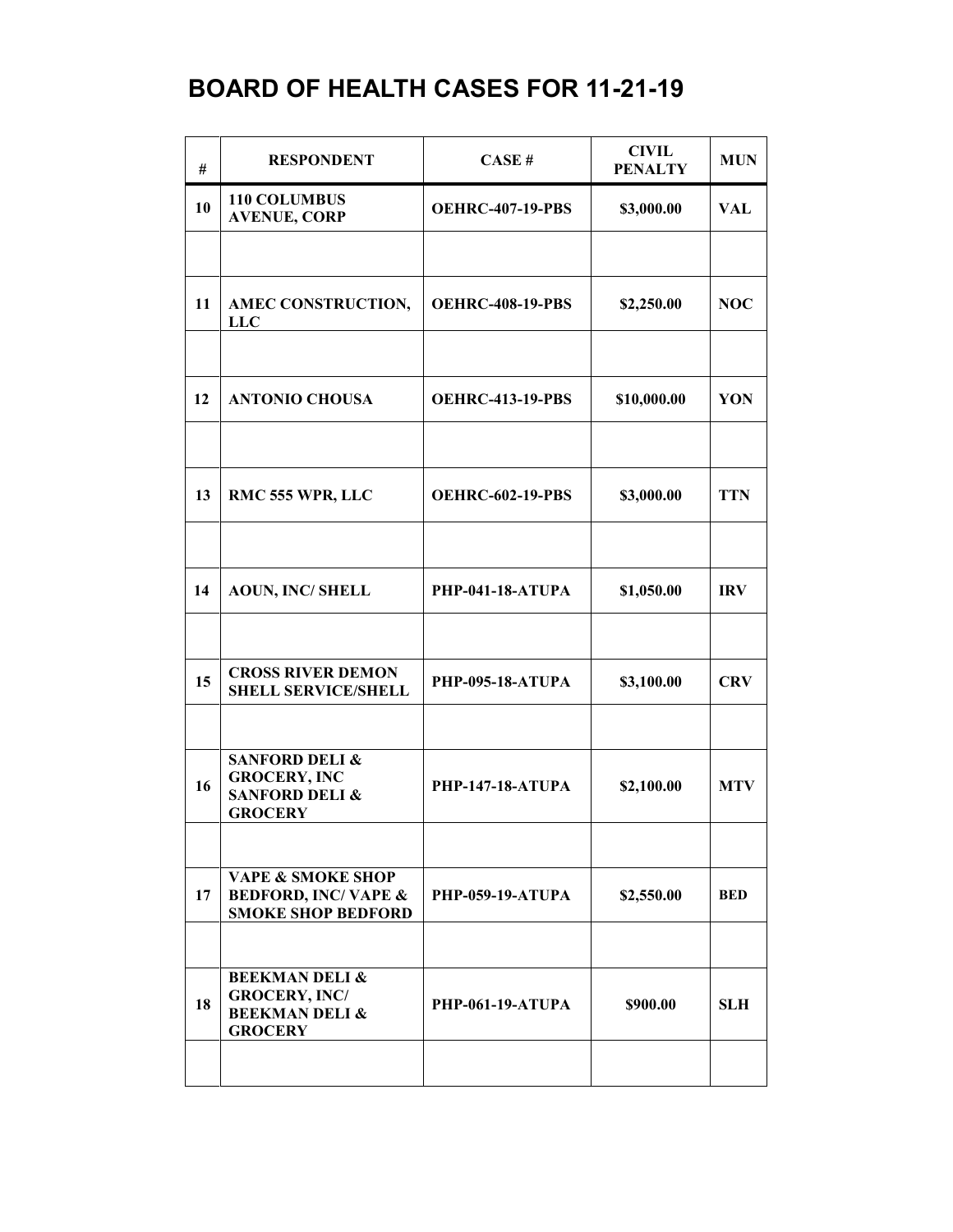| #  | <b>RESPONDENT</b>                                                                           | CASE#                    | <b>CIVIL</b><br><b>PENALTY</b> | <b>MUN</b> |
|----|---------------------------------------------------------------------------------------------|--------------------------|--------------------------------|------------|
| 19 | <b>VAPE &amp; SMOKE SHOP</b><br><b>BEDFORD, INC/VAPE &amp;</b><br><b>SMOKE SHOP BEDFORD</b> | <b>PHP-091-19-ATUPA</b>  | \$3,100.00                     | <b>BED</b> |
|    |                                                                                             |                          |                                |            |
| 20 | AAMA AUTO SERVICE,<br><b>INC</b>                                                            | <b>PHP-6995-19-ATUPA</b> | \$500.00                       | <b>WHP</b> |
|    |                                                                                             |                          |                                |            |
| 21 | TOWN SPORTS INT,<br><b>LLC/ NYSC-WHITE</b><br><b>PLAINS</b>                                 | PHP-7983-19-DC           | \$1,100.00                     | <b>WHP</b> |
|    |                                                                                             |                          |                                |            |
| 22 | KINETIC SPORTS CLUB,<br><b>LLC/KINETIC SPORTS</b><br><b>CLUB CAMP</b>                       | PHP-8039-19-DC           | \$1,400.00                     | <b>PEL</b> |
|    |                                                                                             |                          |                                |            |
| 23 | PELHAM COUNTRY<br><b>CLUB/ PELHAM</b><br><b>COUNTRY CLUB CAMP</b>                           | PHP-8040-19-DC           | \$1,950.00                     | <b>PEL</b> |
|    |                                                                                             |                          |                                |            |
| 24 | <b>JULES CAFÉ, LLC/</b><br><b>DOC'S CAFÉ</b>                                                | <b>PHP-7885-19-FSE</b>   | \$300.00                       | <b>WHP</b> |
|    |                                                                                             |                          |                                |            |
| 25 | <b>JULES CAFÉ, LLC/</b><br>PARK CAFÉ                                                        | <b>PHP-7886-19-FSE</b>   | \$300.00                       | <b>PEL</b> |
|    |                                                                                             |                          |                                |            |
| 26 | <b>JULES CAFÉ, LLC/</b><br><b>DOC'S CAFÉ</b>                                                | <b>PHP-7887-19-FSE</b>   | \$300.00                       | WHP        |
|    |                                                                                             |                          |                                |            |
| 27 | THE TACO PROJECT,<br><b>INC/THE TACO</b><br><b>PROJECT</b>                                  | <b>PHP-7950-19-FSE</b>   | \$1,700.00                     | <b>TTN</b> |
|    |                                                                                             |                          |                                |            |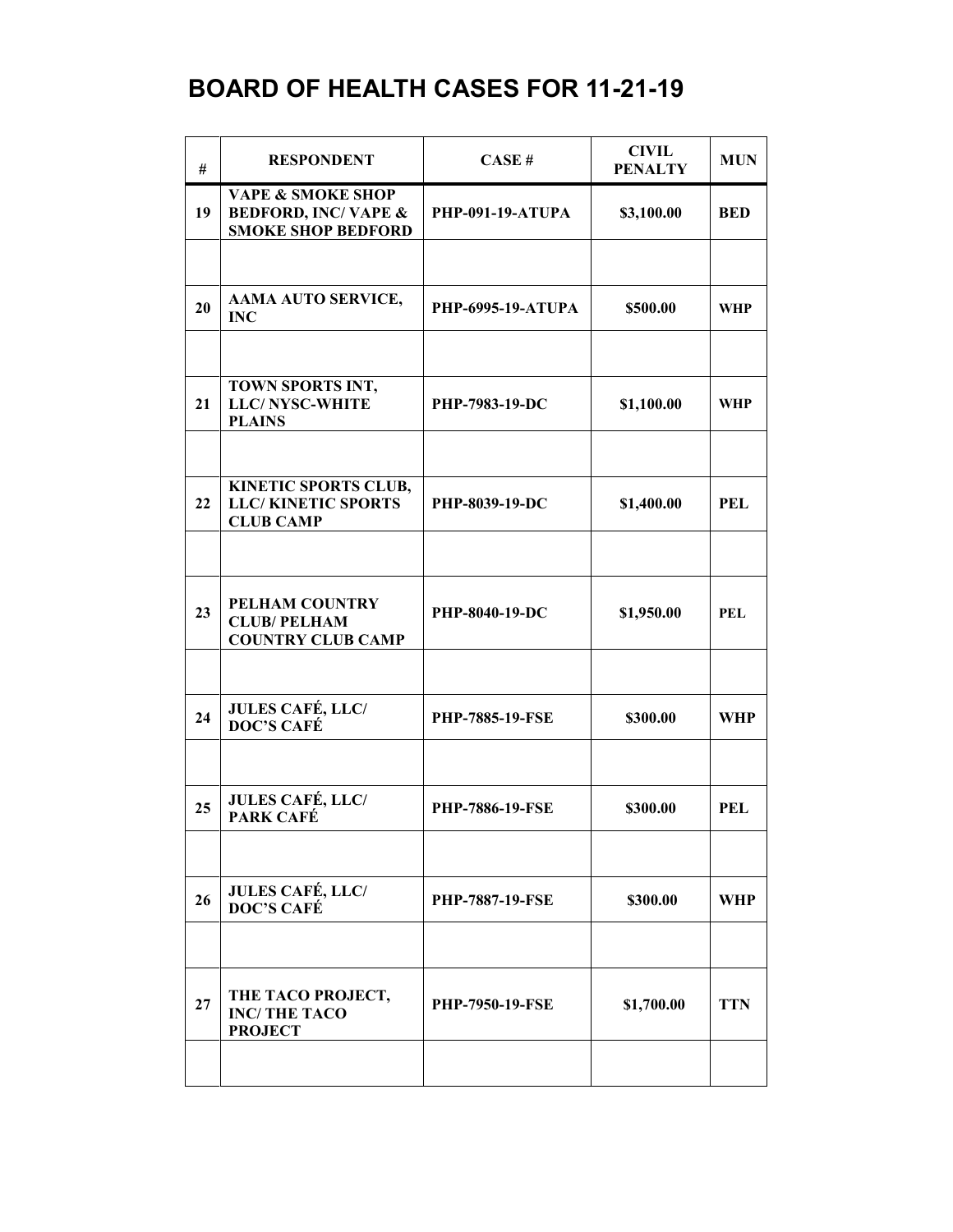| #  | <b>RESPONDENT</b>                                                                            | CASE#                  | <b>CIVIL</b><br><b>PENALTY</b> | <b>MUN</b> |
|----|----------------------------------------------------------------------------------------------|------------------------|--------------------------------|------------|
| 28 | <b>FRANKIE &amp; FANUCCI'S</b><br>HARTSDALE, LLC/<br><b>FRANKIE &amp; FANUCCI'S</b>          | <b>PHP-7974-19-FSE</b> | \$300.00                       | <b>GRB</b> |
|    |                                                                                              |                        |                                |            |
| 29 | LA CASONA, LLC/ LA<br><b>CASONA</b>                                                          | <b>PHP-8012-19-FSE</b> | \$500.00                       | <b>NER</b> |
|    |                                                                                              |                        |                                |            |
| 30 | DIFABIO BROS. PIZZA,<br><b>CORP/ AMORE PIZZA</b>                                             | <b>PHP-8017-19-FSE</b> | \$1,400.00                     | <b>SCD</b> |
|    |                                                                                              |                        |                                |            |
| 31 | 583 RESTAURANT,<br><b>CORP/ OLIBAR REST.</b>                                                 | <b>PHP-8021-19-FSE</b> | \$3,350.00                     | <b>NER</b> |
|    |                                                                                              |                        |                                |            |
| 32 | <b>MISTURA, LTD/</b><br><b>MISTURA</b>                                                       | <b>PHP-8206-19-FSE</b> | \$7,450.00                     | <b>WHP</b> |
|    |                                                                                              |                        |                                |            |
| 33 | <b>STARBUCKS, CORP/</b><br><b>STARBUCKS COFFEE #</b><br>7431                                 | <b>PHP-8291-19-FSE</b> | \$1,600.00                     | <b>GRB</b> |
|    |                                                                                              |                        |                                |            |
| 34 | <b>TSI WHITE PLAINS, INC/</b><br><b>NEW YORK SPORTS</b><br><b>CLUB POOL</b>                  | PHP-7984-19-SPI        | \$300.00                       | <b>WHP</b> |
|    |                                                                                              |                        |                                |            |
| 35 | <b>JEFFERSON HOUSE</b><br><b>ASSOCIATES, LLC/</b><br><b>JEFFERSON HOUSE</b><br><b>POOL</b>   | PHP-7993-19-SPO        | \$500.00                       | <b>OSV</b> |
|    |                                                                                              |                        |                                |            |
| 36 | <b>HUDSON POINT</b><br>CONDOMINIUM, ASSOC/<br><b>HUDSON POINT</b><br><b>CONDOMINIUM POOL</b> | PHP-7995-19-SPO        | \$300.00                       | <b>OSV</b> |
|    |                                                                                              |                        |                                |            |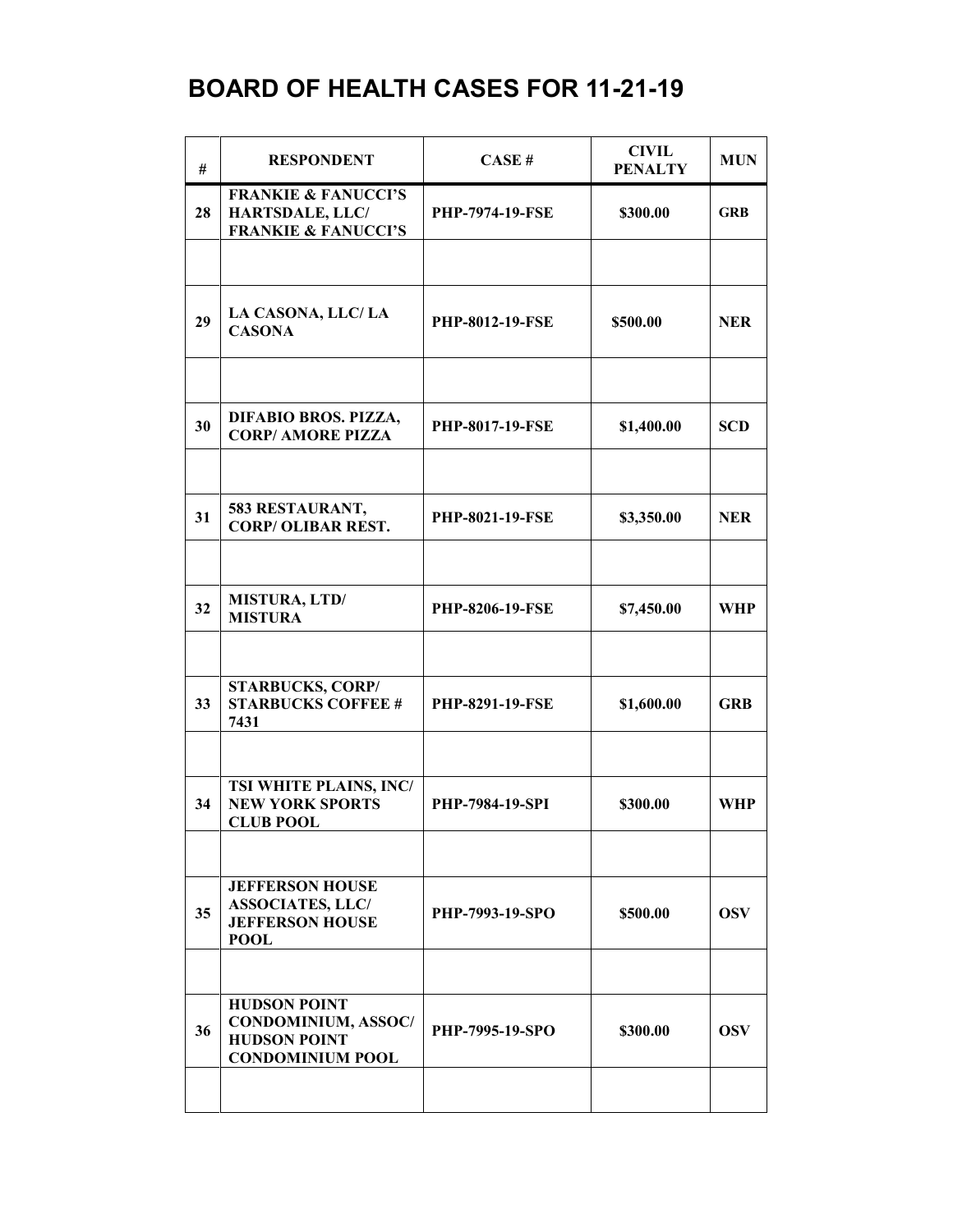| #  | <b>RESPONDENT</b>                                                                                        | CASE#                  | <b>CIVIL</b><br><b>PENALTY</b> | <b>MUN</b> |
|----|----------------------------------------------------------------------------------------------------------|------------------------|--------------------------------|------------|
| 37 | 2261 PALMER AVENUE,<br><b>CORP/2261 PALMER</b><br><b>AVENUE CORP MAIN</b><br><b>POOL</b>                 | PHP-8027-19-SPO        | \$300.00                       | <b>NER</b> |
|    |                                                                                                          |                        |                                |            |
| 38 | <b>RYE RIDGE CONDO.</b> c/o<br><b>ROSABELLA REALTY/</b><br><b>RYE RIDGE CONDO</b><br><b>MAIN POOL</b>    | <b>PHP-8028-19-SPO</b> | \$300.00                       | <b>POC</b> |
|    |                                                                                                          |                        |                                |            |
| 39 | PELHAM COUNTRY<br><b>CLUB/ PELHAM</b><br><b>COUNTRY CLUB MAIN</b><br><b>POOL</b>                         | PHP-8030-19-SPO        | \$1,050.00                     | <b>PEL</b> |
|    |                                                                                                          |                        |                                |            |
| 40 | <b>COVELEIGH CLUB, INC/</b><br><b>COVELEIGH CLUB</b><br><b>MAIN POOL</b>                                 | <b>PHP-8241-19-SPO</b> | \$1,100.00                     | <b>RYE</b> |
|    |                                                                                                          |                        |                                |            |
| 41 | FENWAY GOLF CLUB,<br><b>INC/FENWAY GOLF</b><br><b>CLUB MAIN POOL</b>                                     | <b>PHP-8245-19-SPO</b> | \$500.00                       | <b>SCD</b> |
|    |                                                                                                          |                        |                                |            |
| 42 | <b>WILLOW RIDGE</b><br><b>COUNTRY CLUB/</b><br><b>WILLOW RIDGE</b><br><b>COUNTRY CLUB POOL</b>           | PHP-8246-19-SPO        | \$300.00                       | <b>SCD</b> |
|    |                                                                                                          |                        |                                |            |
| 43 | <b>CROMPOND</b><br><b>APARTMENT OWNERS,</b><br><b>INC/STONEGATE</b><br><b>APARTMENTS POOL</b>            | PHP-8247-19-SPO        | \$900.00                       | PEE        |
|    |                                                                                                          |                        |                                |            |
| 44 | <b>OLD SCARSDALE FARM</b><br><b>SWIM CLUB, INC/OLD</b><br><b>SCARSDALE FARM</b><br><b>SWIM CLUB POOL</b> | <b>PHP-8266-19-SPO</b> | \$1,000.00                     | <b>SCD</b> |
|    |                                                                                                          |                        |                                |            |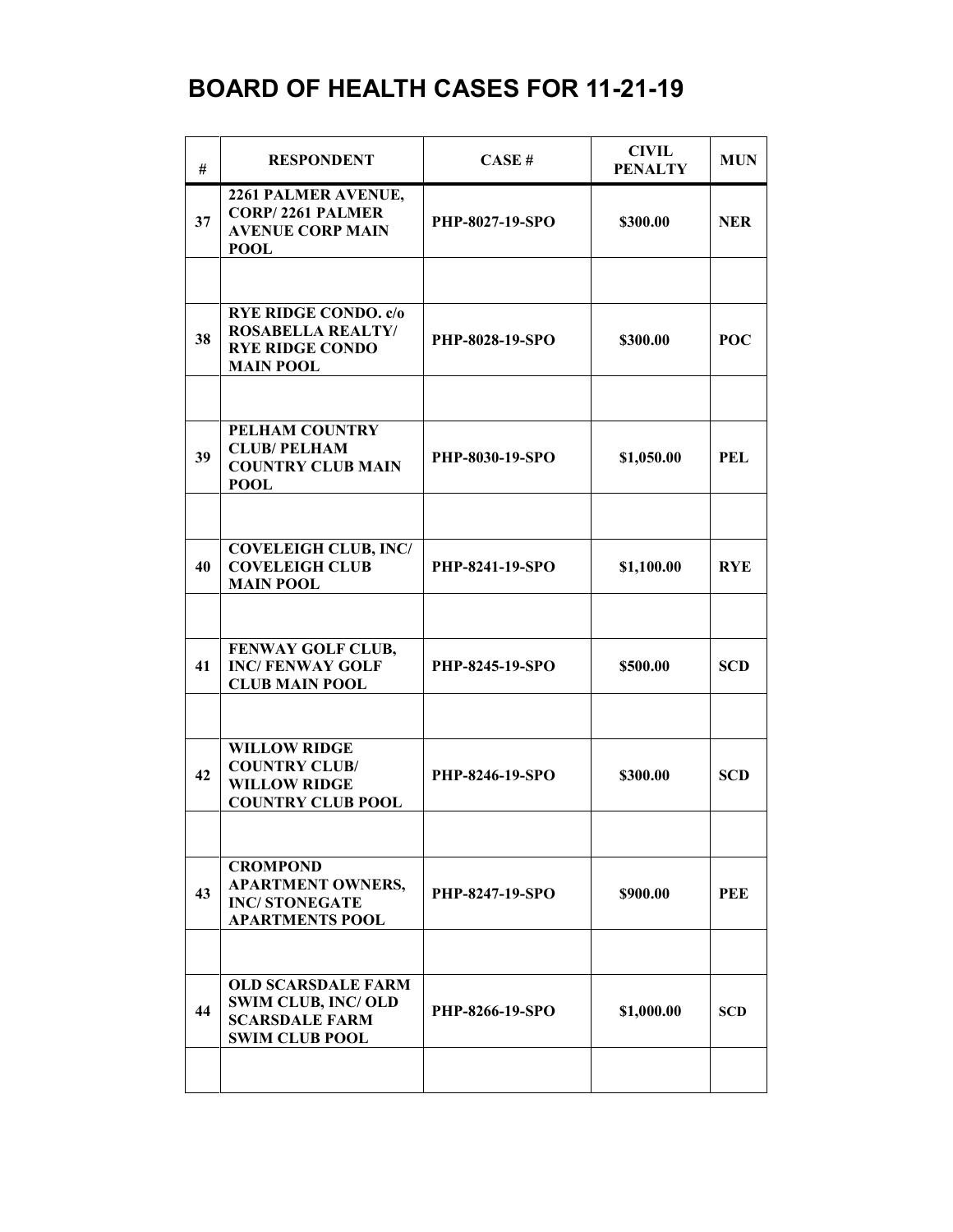| #  | <b>RESPONDENT</b>                                                                       | CASE#           | <b>CIVIL</b><br><b>PENALTY</b> | <b>MUN</b> |
|----|-----------------------------------------------------------------------------------------|-----------------|--------------------------------|------------|
| 45 | <b>FOUNTAINHEAD</b><br><b>OWNERS, CORP/</b><br><b>FOUNTAINHEAD CO-OP</b><br><b>POOL</b> | PHP-8267-19-SPO | \$800.00                       | <b>SCD</b> |
|    |                                                                                         |                 |                                |            |
| 46 | TARA CLOSE APT,<br><b>CORP/TARA CLOSE</b><br><b>APT. WADING POOL</b>                    | PHP-8271-19-SPO | \$600.00                       | <b>MTK</b> |
|    |                                                                                         |                 |                                |            |
| 47 | <b>RONALD NESHEIWAT/</b><br><b>SAW MILL DISCOUNT</b>                                    | PHP-8213-19-TC  | \$500.00                       | YON        |
|    |                                                                                         |                 |                                |            |
| 48 | <b>WATERFRONT ON THE</b><br><b>GO, INC/WATERFRONT</b><br><b>ON THE GO</b>               | PHP-8214-19-TC  | \$500.00                       | YON        |
|    |                                                                                         |                 |                                |            |
| 49 | R & V DELI GRILL,<br><b>CORP/VALENTINES</b><br><b>GOURMET DELI</b>                      | PHP-8215-19-TC  | \$500.00                       | YON        |
|    |                                                                                         |                 |                                |            |
| 50 | KING SMOKE SHOP 1,<br><b>INC, KING SMOKE SHOP</b>                                       | PHP-8217-19-TC  | \$500.00                       | YON        |
|    |                                                                                         |                 |                                |            |
| 51 | TESCO CONVENIENCE,<br><b>INC/TESCO</b><br><b>CONVENIENCE</b>                            | PHP-8218-19-TC  | \$500.00                       | YON        |
|    |                                                                                         |                 |                                |            |
|    | <b>TOTAL</b>                                                                            |                 | \$80,350.00                    |            |
|    |                                                                                         |                 |                                |            |